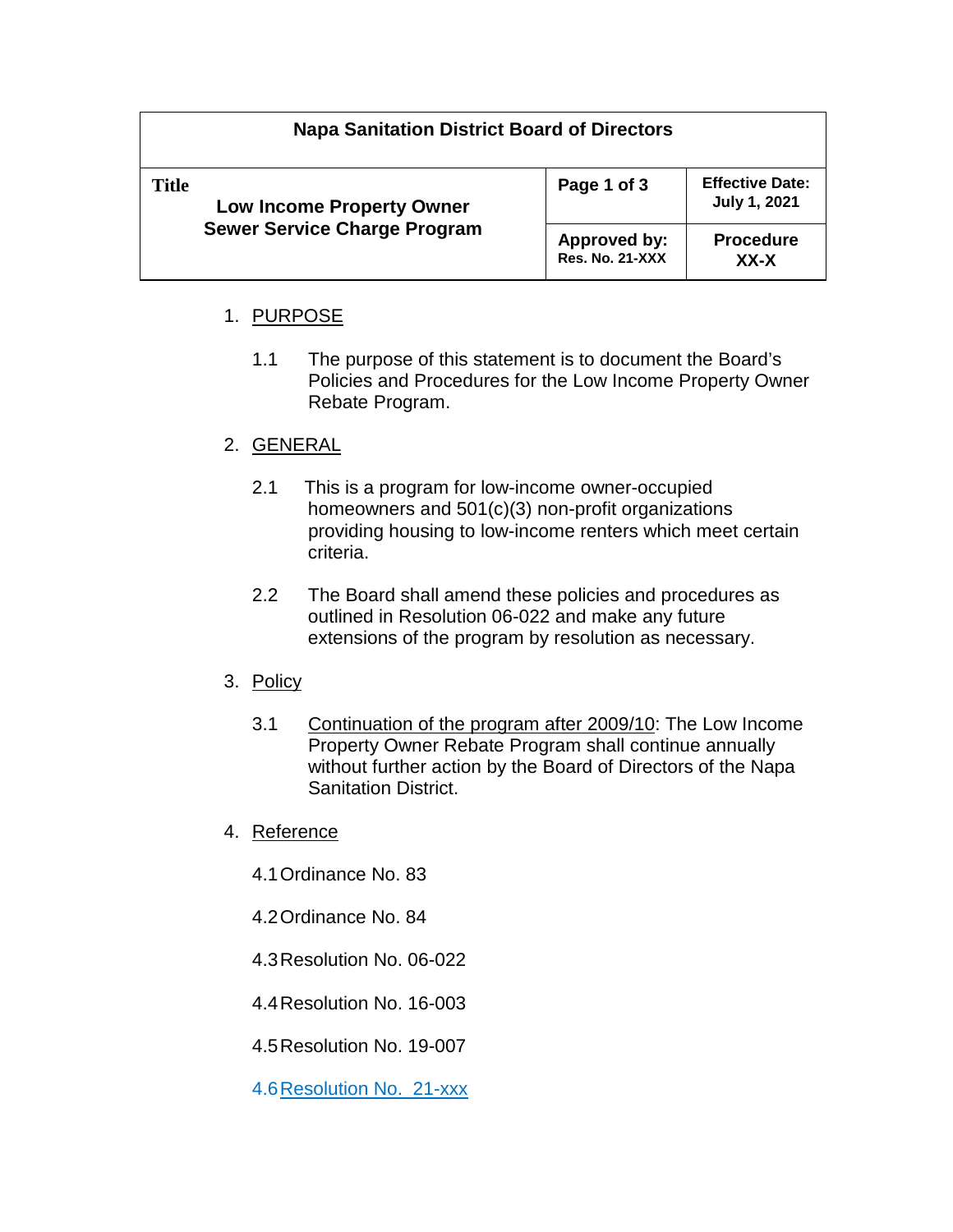## 5. Definitions

- 5.1 Eligibility Low-income owner-occupied homeowners and 501(c)(3) non-profit organizations that provide housing to low-income renters on subject property(ies) ("subject property(ies)" defined in 4.3.2 below), which meet the criteria outlined in this resolution will be eligible to participate in the District's Low Income Property Owner Rebate Program.
- 5.2 Rebate: Ratepayers eligible to participate in the Low Income Property Owner Rebate Program shall receive a reduction in their annual sewer service charge equal to 28% of the then current sewer service charge.
	- 5.2.1 *Verification*. Participating low-income property owners shall be required to verify their Eligibility annually, by July 1, in order to maintain their continued participation in the District's Low Income Property Owner Rebate Program.

# 5.3Criteria for Participation

- 5.3.1 *Low-Income Owner-Occupied Homeowners*: There are two ways for owner-occupied homeowners to qualify for participation: a) Household earns 60% or less of area median family income, which will be determined by the current Napa Housing Authority income limits at the time an applicant applies for participation in the Low Income Property Owner Rebate Program, or b) Households enrolled in the PG&E CARE program.
- 5.3.2 *Non-Profit 501(c)(3) Organizations*: The Organization must rent 85% or more of each property applying to tenants that have household earnings of 60% or less of the area median family income, which will be determined by the current Napa Housing Authority income limits at the time the potential organization participant applies for the Low Income Property Owner Rebate Program. The eligible non-profit 501(c)(3) organization will only receive the Low Income Rebate for property(ies) where 85% or more of the tenants earn 60% or less of the area median family income ("subject property(ies)").